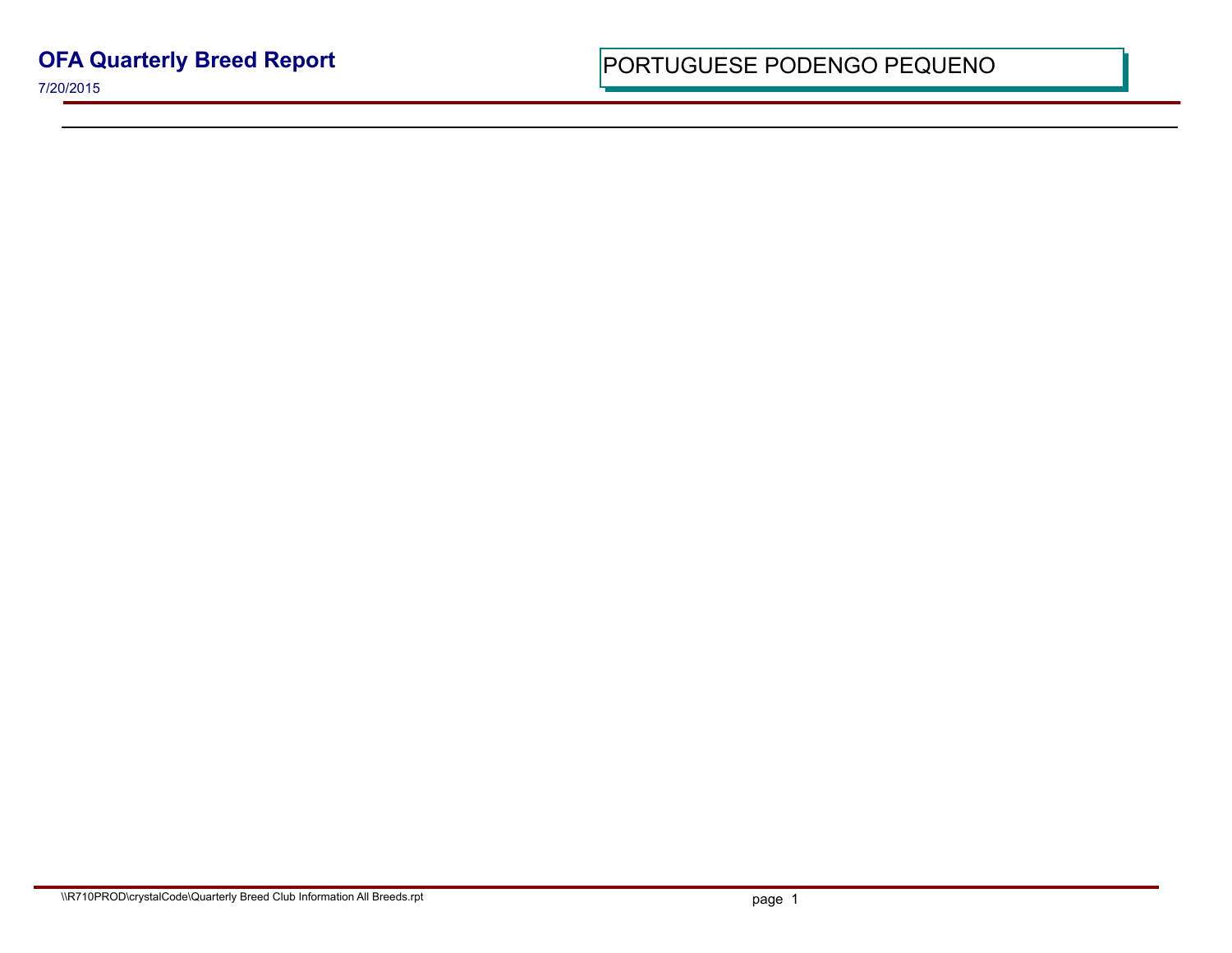|                    | <b>HIPS</b>                       | Second qtr 2015    |                     |            |     |             |  |
|--------------------|-----------------------------------|--------------------|---------------------|------------|-----|-------------|--|
| <b>OFA ID</b>      | <b>Name</b>                       | <b>Application</b> | <b>Registration</b> | <b>Sex</b> | Age |             |  |
| PPD-89G36F-VPI     | <b>HORTENSE DE VIAMONTE</b>       | 1710460            | HP48788801          | F          | 36  |             |  |
| PPD-90G24F-VPI     | <b>HEROINA DE VIAMONTE</b>        | 1712943            | HP46117302          | F          | 24  | CHIC 106137 |  |
| PPD-91G29M-VPI     | NABOO DA TERRA DE MONTOITO        | 1629335            | HP45235401          | M          | 29  |             |  |
| PPD-92G33F-VPI     | RENAISSANCE LITTLE MISS           | 1604314            | HP43518103          | F          | 33  | CHIC 105639 |  |
| PPD-93G26F-VPI     | WINDSHIFT TEASEL AT HAPPY HOBBITS | 1646721            | HP44901304          | F          | 26  | CHIC 106544 |  |
|                    | <b>PATELLA</b>                    |                    | Second gtr 2015     |            |     |             |  |
| <b>OFA ID</b>      | <b>Name</b>                       | <b>Application</b> | <b>Registration</b> | <b>Sex</b> | Age |             |  |
| PPD-PA64/29M/P-VPI | NABOO DA TERRA DE MONTOITO        | 1629335            | HP45235401          | M          | 29  |             |  |
| PPD-PA89/31F/P-VPI | SANTANA JOY'S WHIMSY              | 1631223            | HP44133201          | F          | 31  | CHIC 104560 |  |
| PPD-PA90/59M/P-VPI | LINHO DA TERRA DE MONTOITO        | 1631224            | HP39247902          | M          | 59  | CHIC 104561 |  |
| PPD-PA91/12F/P-PI  | PHAERERIN GRACA                   | 1709314            | HP47801904          | F          | 12  |             |  |
| PPD-PA92/36F/P-VPI | HORTENSE DE VIAMONTE              | 1710460            | HP48788801          | F          | 36  |             |  |
| PPD-PA93/24F/P-VPI | <b>HEROINA DE VIAMONTE</b>        | 1712943            | HP46117302          | F          | 24  | CHIC 106137 |  |
| PPD-PA94/26F/P-VPI | WINDSHIFT TEASEL AT HAPPY HOBBITS | 1646721            | HP44901304          | F          | 26  | CHIC 106544 |  |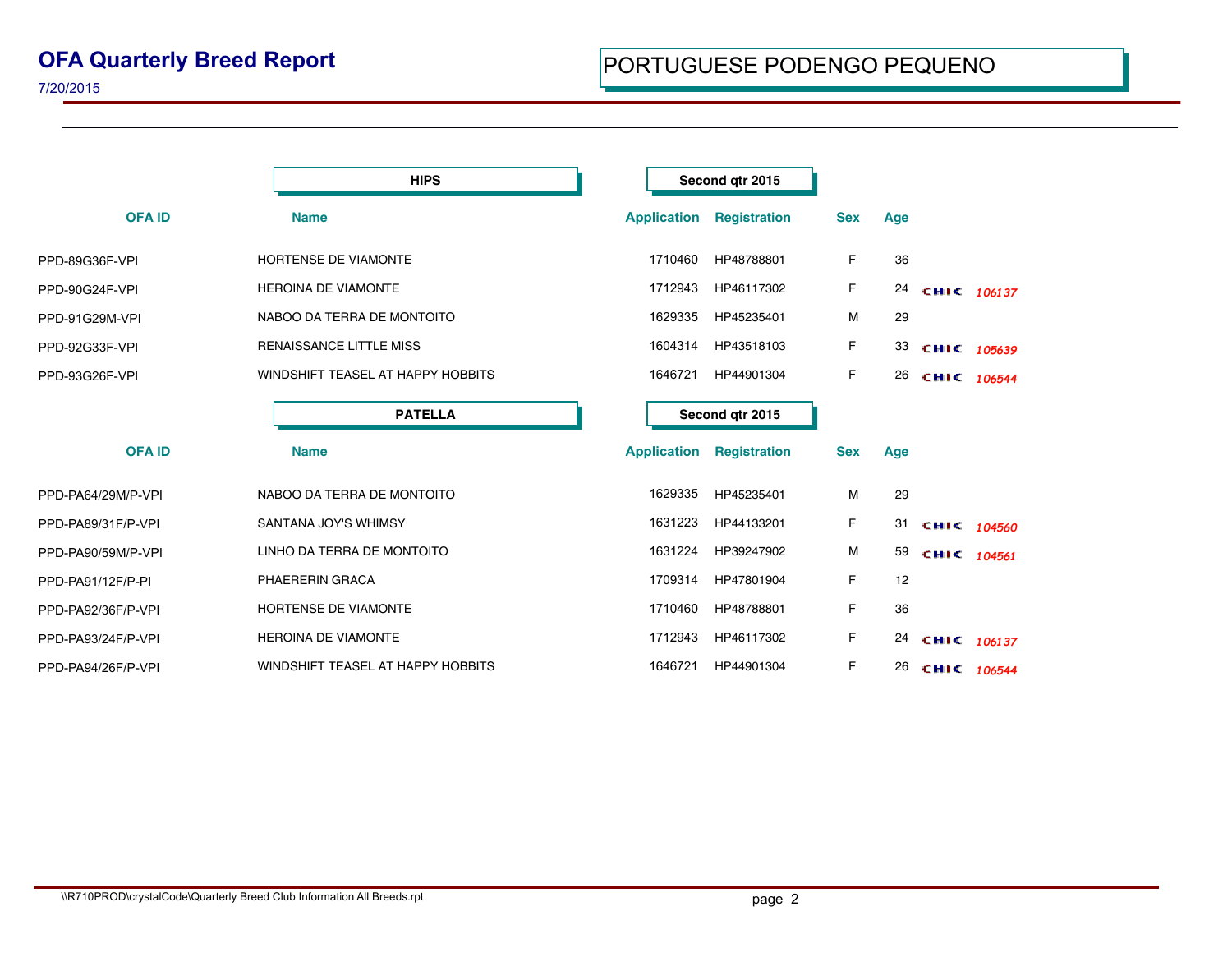|                    | <b>EYES</b>                       | Second qtr 2015    |              |            |     |                   |  |
|--------------------|-----------------------------------|--------------------|--------------|------------|-----|-------------------|--|
| <b>OFAID</b>       | <b>Name</b>                       | <b>Application</b> | Registration | <b>Sex</b> | Age |                   |  |
| PPD-EYE9/35F-VPI   | <b>JACINTA DA FLORESTA</b>        | 1572708            | HP42970504   | F          | 35  |                   |  |
| PPD-EYE27/24F-VPI  | WINDSHIFT TEASEL AT HAPPY HOBBITS | 1646721            | HP44901304   | F          | 24  | CHIC 106544       |  |
| PPD-EYE28/19F-VPI  | DA FLORESTA'S KATERINA            | 1648650            | HP45942803   | F          | 19  |                   |  |
| PPD-EYE29/54M-VPI  | <b>HOULA'S LIGHTNING BOLT</b>     | 1647436            | HP39620701   | M          | 54  | CHIC 98223        |  |
| PPD-EYE32/21F-VPI  | <b>KETKA'S TEA COZY</b>           | 1668963            | HP46318503   | F          | 21  |                   |  |
| PPD-EYE55/55M-VPI  | MIGUEL DA CASA DE MAIO            | 1543941            | HP38240001   | M          | 55  | CHIC 85223        |  |
| PPD-EYE56/100M-VPI | HABIB DA CASA DA TORRE            | 1304705            | HP28002401   | M          | 100 |                   |  |
| PPD-EYE57/120F-VPI | AURORA DA FLORESTA                | 1304706            | HP15312702   | F          | 120 | CHIC 70533        |  |
| PPD-EYE58/107F-VPI | CAROCHINHA DA FLORESTA            | 1332382            | HP20871602   | F          | 107 | CHIC 70537        |  |
| PPD-EYE60/61F-VPI  | <b>ISADORA DA FLORESTA</b>        | 1713181            | HP37042204   | F          | 61  |                   |  |
| PPD-EYE61/132F-VPI | SALADINHA DO VALE NEGRO           | 1713187            | HP14966903   | F          | 132 |                   |  |
| PPD-EYE62/133M-VPI | TINTOL DO VALE NEGRO              | 1332384            | HP15031302   | M          |     | 133 сніс 70538    |  |
| PPD-EYE63/65F-VPI  | BROKEN ROAD CODE NAME SCARLETT    | 990798             | HP36614702   | F          | 65  | CHIC $105456$     |  |
| PPD-EYE64/57F-VPI  | MARGARIDA DA CASA DE MAIO         | 990807             | HP38240003   | F          | 57  | CHIC 92856        |  |
| PPD-EYE65/42M-VPI  | OSCAR DO VALE NEGRO               | 994131             | HP42874301   | M          | 42  | CHIC 94315        |  |
| PPD-EYE66/28M-VPI  | DOUTOR DE VIAMONTE                | 1721574            | HP45809802   | M          | 28  |                   |  |
| PPD-EYE67/26F-VPI  | <b>HEROINA DE VIAMONTE</b>        | 1712943            | HP46117302   | F          | 26  | CHIC 106137       |  |
| PPD-EYE68/78M-VPI  | FIGURAO DA FLORESTA               | 1614383            | HP32135401   | M          | 78  |                   |  |
| PPD-EYE69/68F-VPI  | <b>INES DA CASA DE MAIO</b>       | 1727223            | HP37078802   | F          | 68  |                   |  |
| PPD-EYE70/69F-VPI  | JASMINE DA TERRA DE MONTOITO      | 1485964            | HP36820401   | F          | 69  | <b>CHIC 77633</b> |  |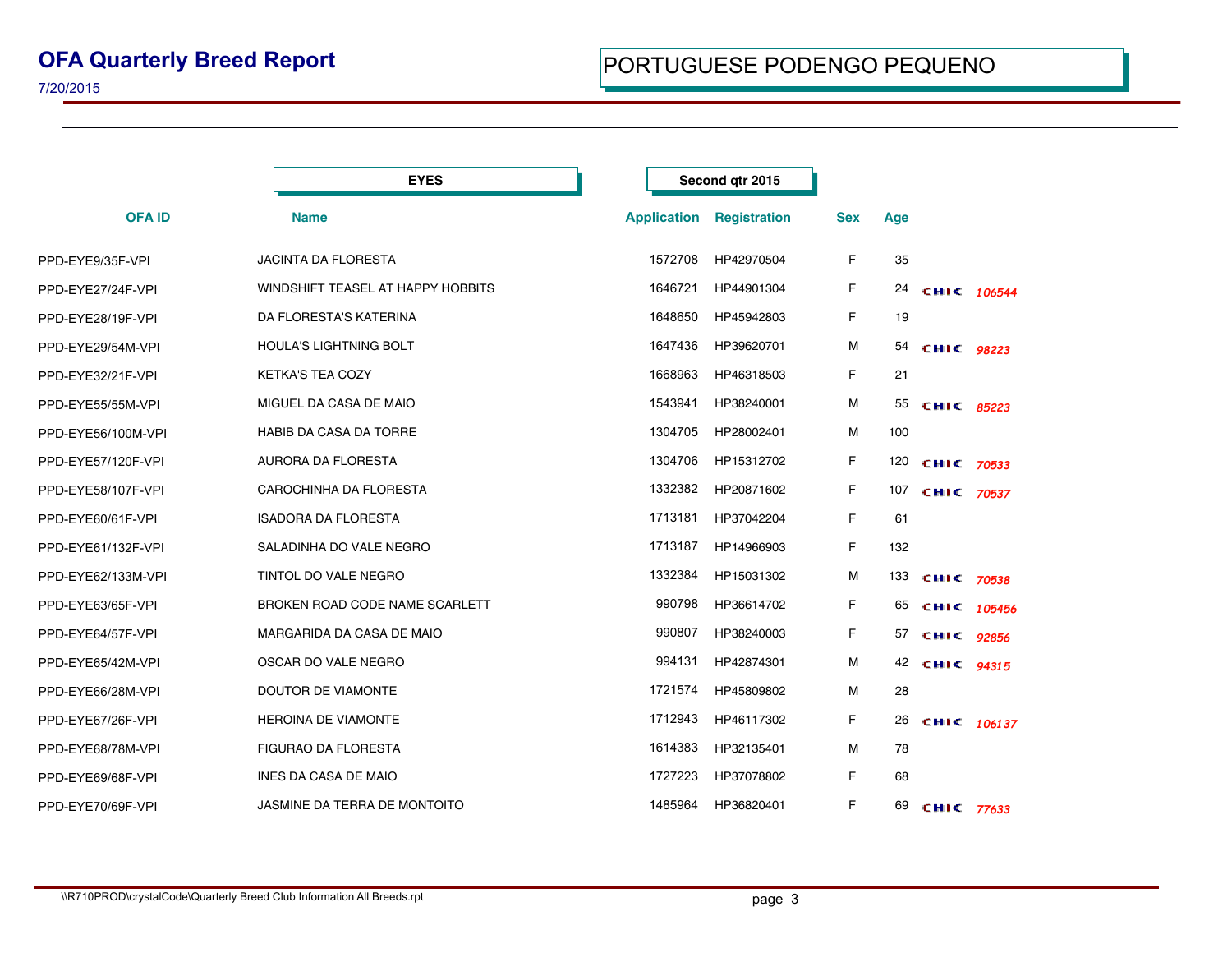## **OFA Quarterly Breed Report**

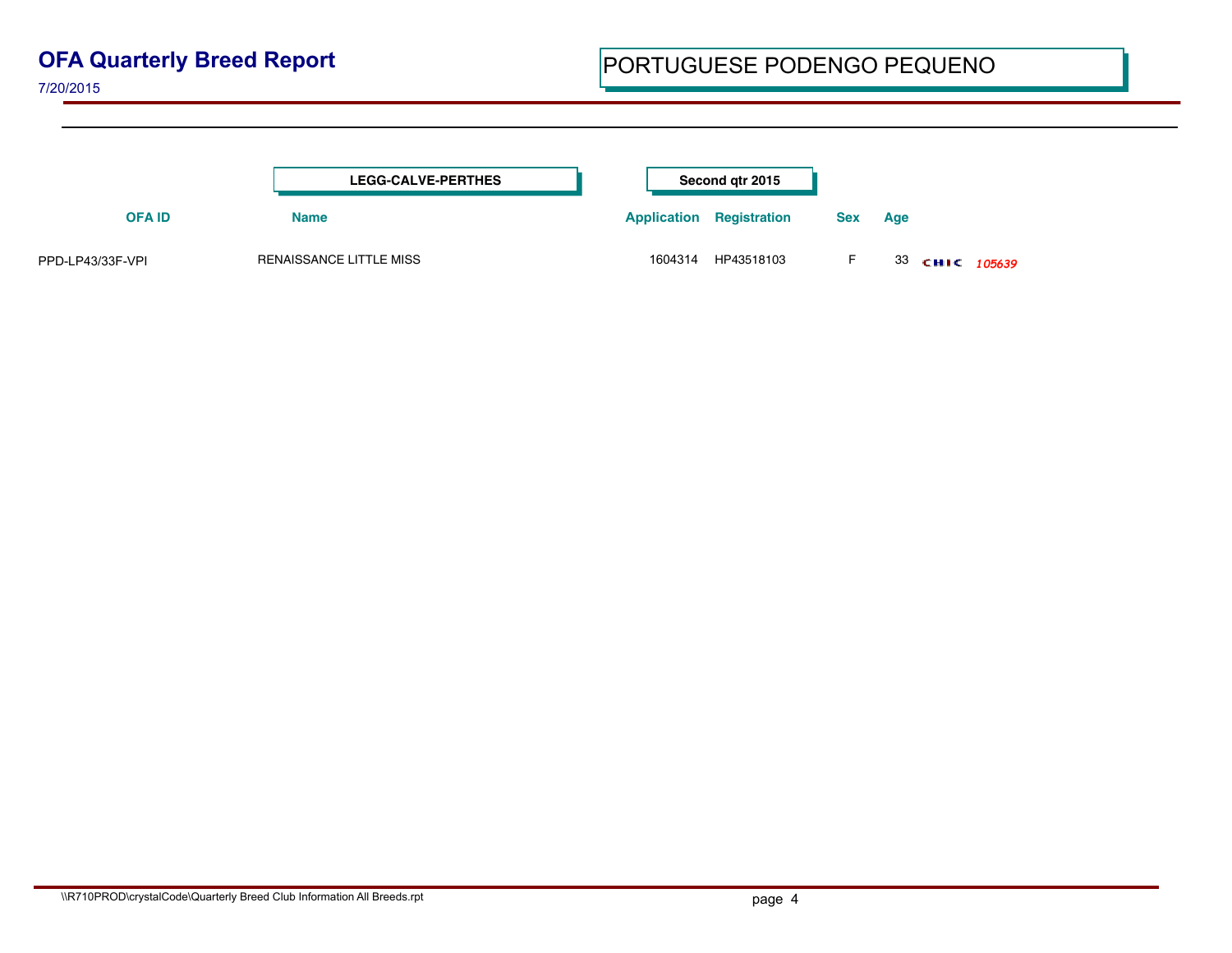|                    | <b>HIPS</b>                       | by Registered Name |                     | Second qtr 2015 |     |               |
|--------------------|-----------------------------------|--------------------|---------------------|-----------------|-----|---------------|
| <b>OFA ID</b>      | <b>Name</b>                       | <b>Application</b> | <b>Registration</b> | <b>Sex</b>      | Age |               |
| PPD-90G24F-VPI     | <b>HEROINA DE VIAMONTE</b>        | 1712943            | HP46117302          | F.              | 24  | CHIC 106137   |
| PPD-89G36F-VPI     | <b>HORTENSE DE VIAMONTE</b>       | 1710460            | HP48788801          | F.              | 36  |               |
| PPD-91G29M-VPI     | NABOO DA TERRA DE MONTOITO        | 1629335            | HP45235401          | M               | 29  |               |
| PPD-92G33F-VPI     | <b>RENAISSANCE LITTLE MISS</b>    | 1604314            | HP43518103          | F               | 33  | CHIC 105639   |
| PPD-93G26F-VPI     | WINDSHIFT TEASEL AT HAPPY HOBBITS | 1646721            | HP44901304          | F.              | 26  | CHIC 106544   |
|                    | <b>PATELLA</b>                    | by Registered Name |                     | Second qtr 2015 |     |               |
| <b>OFA ID</b>      | <b>Name</b>                       | <b>Application</b> | <b>Registration</b> | <b>Sex</b>      | Age |               |
| PPD-PA93/24F/P-VPI | <b>HEROINA DE VIAMONTE</b>        | 1712943            | HP46117302          | F               | 24  | CHIC 106137   |
| PPD-PA92/36F/P-VPI | HORTENSE DE VIAMONTE              | 1710460            | HP48788801          | F               | 36  |               |
| PPD-PA90/59M/P-VPI | LINHO DA TERRA DE MONTOITO        | 1631224            | HP39247902          | M               | 59  | CHIC 104561   |
| PPD-PA64/29M/P-VPI | NABOO DA TERRA DE MONTOITO        | 1629335            | HP45235401          | M               | 29  |               |
| PPD-PA91/12F/P-PI  | PHAERERIN GRACA                   | 1709314            | HP47801904          | F               | 12  |               |
| PPD-PA89/31F/P-VPI | SANTANA JOY'S WHIMSY              | 1631223            | HP44133201          | F.              | 31  | CHIC $104560$ |
| PPD-PA94/26F/P-VPI | WINDSHIFT TEASEL AT HAPPY HOBBITS | 1646721            | HP44901304          | F.              | 26  | CHIC 106544   |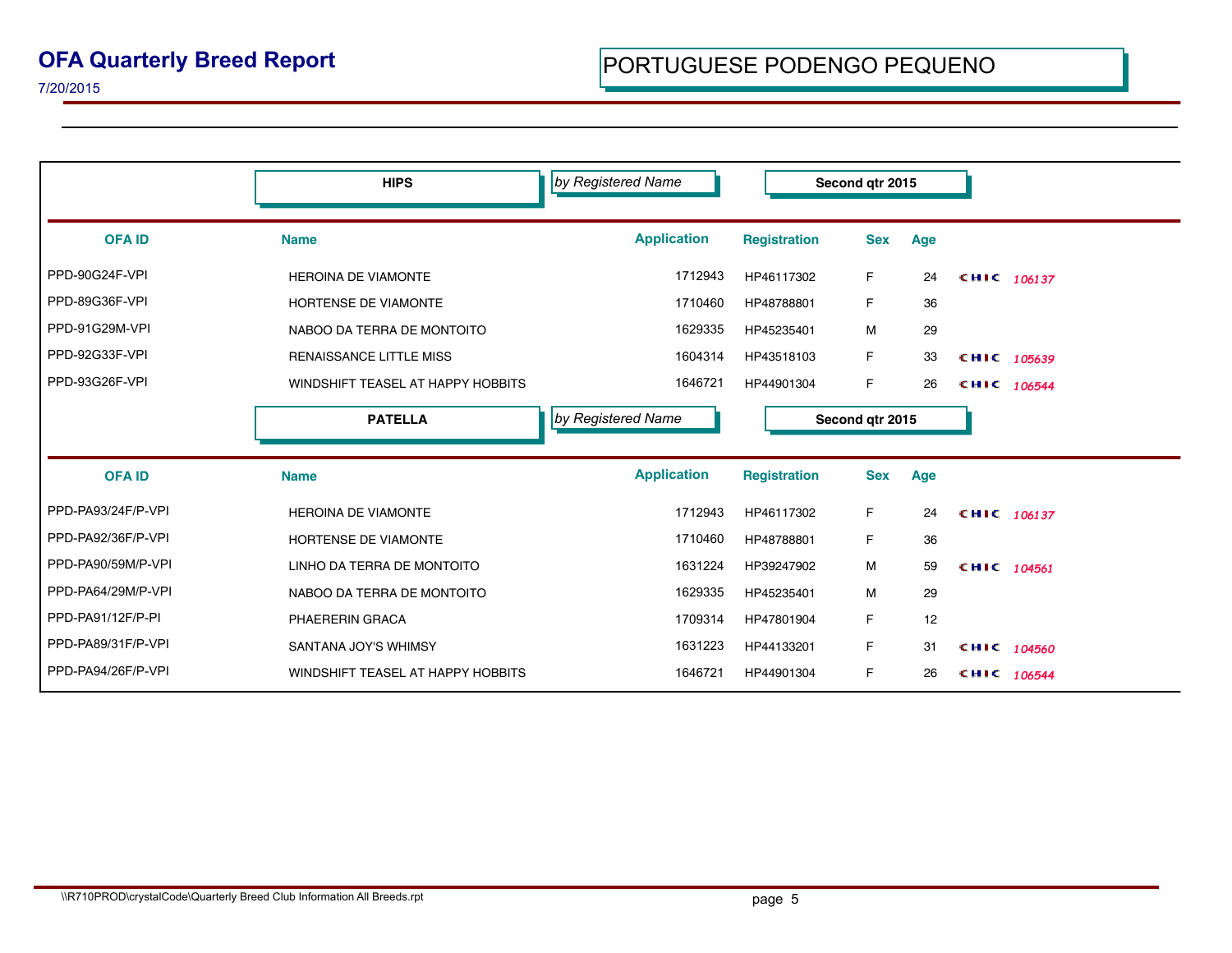|                    | <b>EYES</b>                       | by Registered Name | Second atr 2015     |            |     |            |               |
|--------------------|-----------------------------------|--------------------|---------------------|------------|-----|------------|---------------|
| <b>OFA ID</b>      | <b>Name</b>                       | <b>Application</b> | <b>Registration</b> | <b>Sex</b> | Age |            |               |
| PPD-EYE57/120F-VPI | <b>AURORA DA FLORESTA</b>         | 1304706            | HP15312702          | F          | 120 | CHIC 70533 |               |
| PPD-EYE63/65F-VPI  | BROKEN ROAD CODE NAME SCARLETT    | 990798             | HP36614702          | F.         | 65  |            | CHIC $105456$ |
| PPD-EYE58/107F-VPI | CAROCHINHA DA FLORESTA            | 1332382            | HP20871602          | F.         | 107 | CHIC 70537 |               |
| PPD-EYE28/19F-VPI  | DA FLORESTA'S KATERINA            | 1648650            | HP45942803          | F          | 19  |            |               |
| PPD-EYE66/28M-VPI  | <b>DOUTOR DE VIAMONTE</b>         | 1721574            | HP45809802          | м          | 28  |            |               |
| PPD-EYE68/78M-VPI  | <b>FIGURAO DA FLORESTA</b>        | 1614383            | HP32135401          | м          | 78  |            |               |
| PPD-EYE56/100M-VPI | HABIB DA CASA DA TORRE            | 1304705            | HP28002401          | м          | 100 |            |               |
| PPD-EYE67/26F-VPI  | <b>HEROINA DE VIAMONTE</b>        | 1712943            | HP46117302          | F.         | 26  |            | CHIC 106137   |
| PPD-EYE29/54M-VPI  | <b>HOULA'S LIGHTNING BOLT</b>     | 1647436            | HP39620701          | м          | 54  | CHIC 98223 |               |
| PPD-EYE69/68F-VPI  | INES DA CASA DE MAIO              | 1727223            | HP37078802          | F          | 68  |            |               |
| PPD-EYE60/61F-VPI  | <b>ISADORA DA FLORESTA</b>        | 1713181            | HP37042204          | F          | 61  |            |               |
| PPD-EYE9/35F-VPI   | <b>JACINTA DA FLORESTA</b>        | 1572708            | HP42970504          | F          | 35  |            |               |
| PPD-EYE70/69F-VPI  | JASMINE DA TERRA DE MONTOITO      | 1485964            | HP36820401          | F          | 69  | CHIC 77633 |               |
| PPD-EYE32/21F-VPI  | <b>KETKA'S TEA COZY</b>           | 1668963            | HP46318503          | F.         | 21  |            |               |
| PPD-EYE64/57F-VPI  | MARGARIDA DA CASA DE MAIO         | 990807             | HP38240003          | F          | 57  | CHIC 92856 |               |
| PPD-EYE55/55M-VPI  | MIGUEL DA CASA DE MAIO            | 1543941            | HP38240001          | м          | 55  | сніс       | 85223         |
| PPD-EYE65/42M-VPI  | OSCAR DO VALE NEGRO               | 994131             | HP42874301          | м          | 42  | CHIC 94315 |               |
| PPD-EYE61/132F-VPI | SALADINHA DO VALE NEGRO           | 1713187            | HP14966903          | F          | 132 |            |               |
| PPD-EYE62/133M-VPI | TINTOL DO VALE NEGRO              | 1332384            | HP15031302          | м          | 133 | CHIC 70538 |               |
| PPD-EYE27/24F-VPI  | WINDSHIFT TEASEL AT HAPPY HOBBITS | 1646721            | HP44901304          | F          | 24  |            | CHIC 106544   |